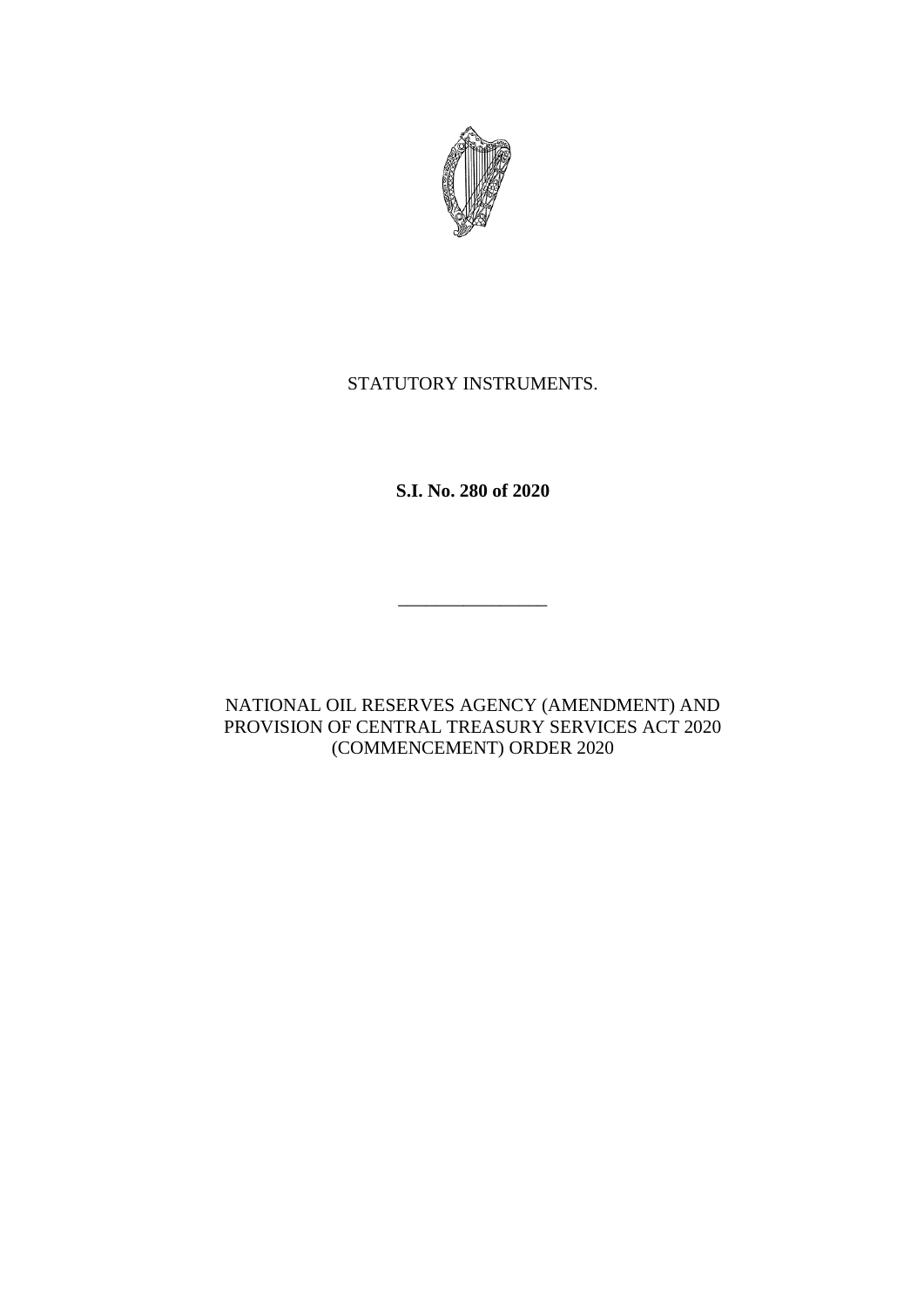## S.I. No. 280 of 2020

## NATIONAL OIL RESERVES AGENCY (AMENDMENT) AND PROVISION OF CENTRAL TREASURY SERVICES ACT 2020 (COMMENCEMENT) ORDER 2020

I, EAMON RYAN, Minister for Communications, Climate Action and Environment, in exercise of the powers conferred on me by section 1(2) of the National Oil Reserves Agency (Amendment) and Provision of Central Treasury Services Act 2020 (No. 6 of 2020), hereby order as follows:

1. This Order may be cited as the National Oil Reserves Agency (Amendment) and Provision of Central Treasury Services Act 2020 (Commencement) Order 2020.

2. The  $1<sup>st</sup>$  day of August 2020 is appointed as the day on which the National Oil Reserves Agency (Amendment) and Provision of Central Treasury Services Act 2020 (No. 6 of 2020) shall come into operation.



GIVEN under my Official Seal, 30 July 2020.

EAMON RYAN

Minister for Communications, Climate Action and Environment.